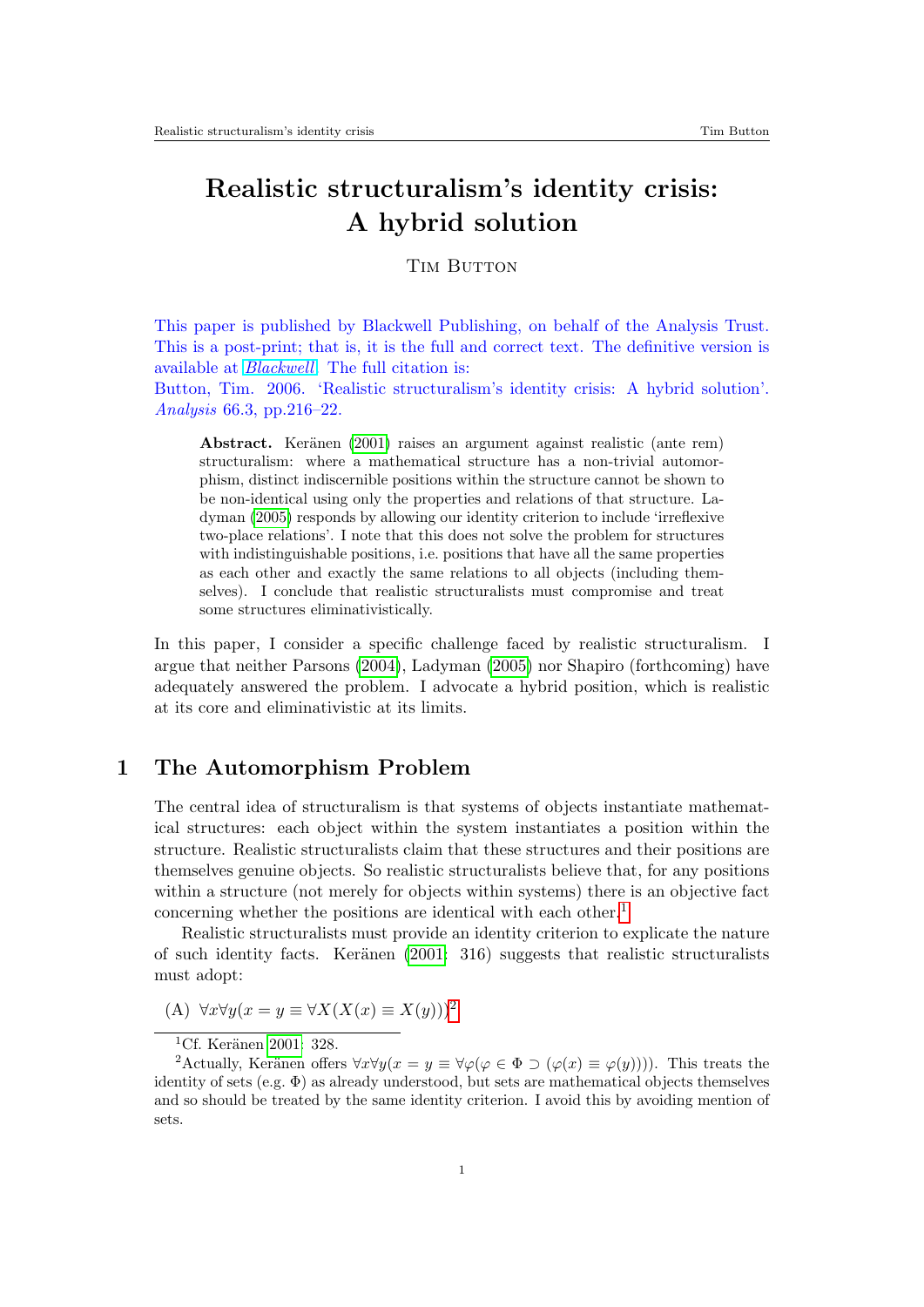First-order variables range over positions in the structure in question. Second-order variables range over intrastructural properties, where an intrastructural property is one which mathematically characterises a position's place in its structure. Furthermore, such properties must in principle be specifiable without naming any positions within the structure; for if positions cannot by individuated by their properties, they cannot be determinately named.<sup>[3](#page-1-0)</sup>

Burgess [\(1999\)](#page-5-3) and Keränen [\(2001\)](#page-5-0) have noted that certain structures require distinct positions with identical structural properties and relations, but that this is prohibited by (A). For example:

Z+: the additive integers. Additive inverses have all the same intrastructural properties, so they are identified by (A).

CF: the complex field. Complex conjugates have all the same intrastructural properties, so they are identified by (A).

EP: the Euclidean plane. All points have the same intrastructural properties, so all points are identified by (A).

These examples suggest that realistic structuralism cannot countenance structures which have nontrivial automorphisms.<sup>[4](#page-1-1)</sup> This is the Automorphism Problem for realistic structuralism.

Parsons has responded to the problem by challenging Keränen's 'implicit demand' that 'objects must be "individuated" by something essential or intrinsic' [\(2004:](#page-5-2) 71). He suggests that ' $\forall X$ ' in (A) should additionally range over the relations a structure has to the systems instantiating it. Even if this is legitimate, it will not solve the Automorphism Problem. Consider a system, S, which instantiates **Z**+. Let a be the object in S which instantiates the position  $n_{\mathbf{Z}+}$ , and b be the object in S which instantiates  $-nz_+$ . The problem is that, since there is no purely structural difference between  $n_{\mathbf{Z}+}$  and  $-n_{\mathbf{Z}+}$ , S must instantiate  $\mathbf{Z}+$  in two ways if it instantiates  $\mathbf{Z}+$  at all; in that second instantiation, a instantiates  $-n_{\mathbf{Z}+}$  and b instantiates  $n_{\mathbf{Z}+}$ . Thus  $n_{\mathbf{Z}+}$  and  $-n_{\mathbf{Z}+}$  have all the same relations to any systems instantiating  $Z_{+}$ . The Automorphism Problem cannot be solved by appealing to the relations between structures

## 2 Ladyman and indiscernibles

Realistic structuralists are free to respond by simply rejecting (A). (A) tells us that x and y are identical iff x and y have all the same monadic properties (of a restricted type). That is just the Identity of Indiscernibles and I can only direct the reader to Black [1952](#page-5-4) as a refutation of that dubious position.

A new identity criterion is therefore required. A plausible candidate would be to individuate objects not merely by their properties but also by their relations. That

<span id="page-1-1"></span><span id="page-1-0"></span><sup>3</sup>Cf. Black [1952:](#page-5-4) 156–7.

<sup>4</sup>An automorphism is an isomorphism which maps every position, relation and function of S onto a position, relation or function (respectively) of S.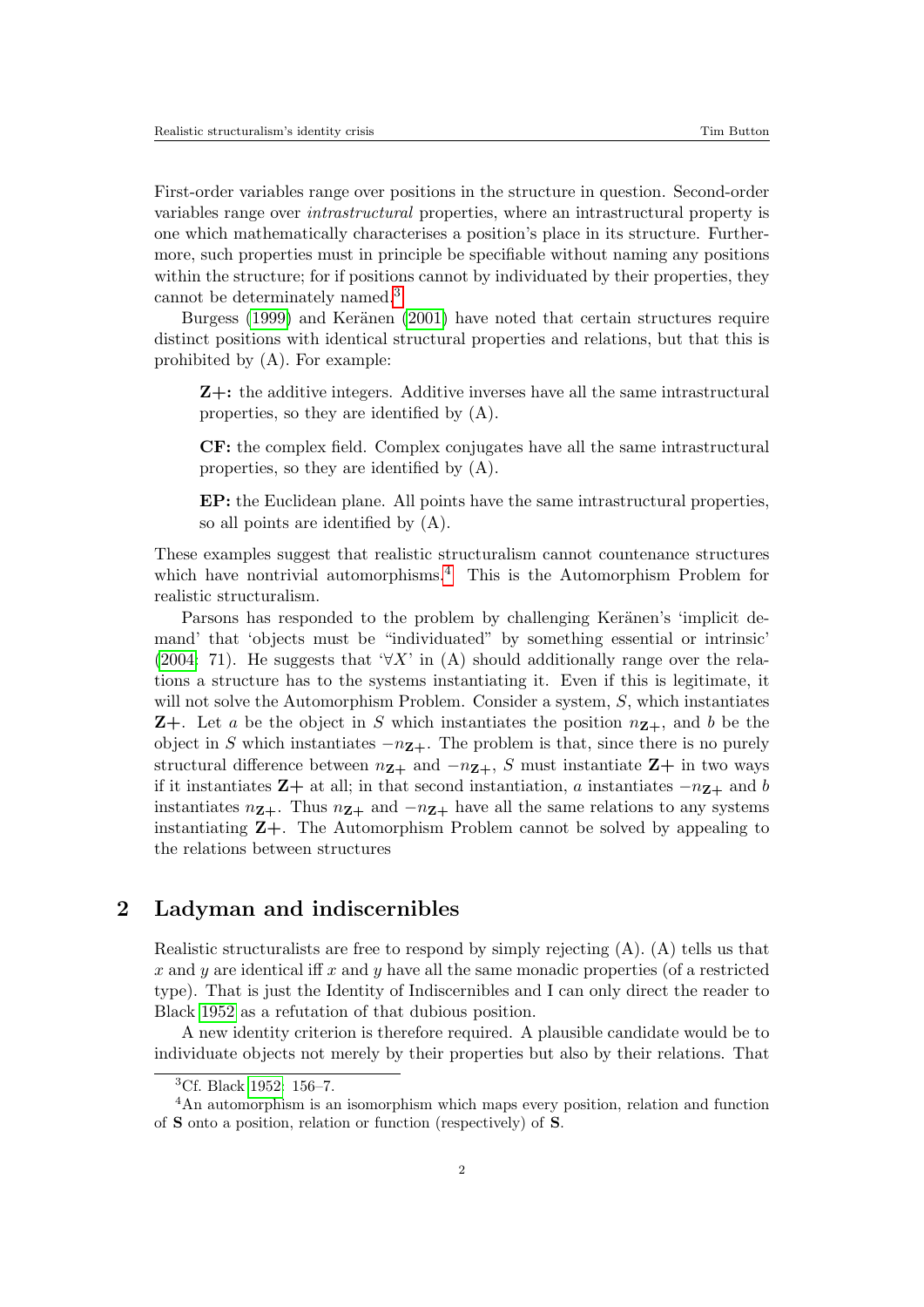is,  $x$  and  $y$  are identical iff they have all the same intrastructural relations to any object z:

(B) 
$$
\forall x \forall y (x = y \equiv \forall Y \forall z (Y(x, z) \equiv Y(y, z)))
$$

As Ladyman [\(2005:](#page-5-1) 220) notes, structurally indiscernible positions hold 'irreflexive two-place relation[s]' to each other. For example,  $n_{\mathbf{Z}+}$  is  $-n_{\mathbf{Z}+}$ 's, but not its own, additive inverse. Likewise,  $a+bi_{CF}$  is  $a-bi_{CF}$ 's, but not its own, complex conjugate. Similarly, any point on EP is at a distance from any distinct point, but it is at no distance from itself. Unlike  $(A)$ ,  $(B)$  is sensitive to these irreflexive relations. For example, where 'G' denotes the relation 'x is the additive inverse of y',  $G(n_{\mathbf{Z}+}, -n_{\mathbf{Z}+})$ and  $\neg G(n_{\mathbf{Z}+}, -n_{\mathbf{Z}+})$  hence, by (B),  $n_{\mathbf{Z}+} \neq -n_{\mathbf{Z}+}$ . So the Automorphism Problem is solved for structures which require distinct indiscernibles, i.e. objects that possess all the same properties as each other, but which are distinguishable by their relations.

#### 3 Indistinguishables strike back

Regrettably, certain structures also require distinct indistinguishables, where indistinguishables are objects possessing all the same properties as each other and with exactly the same relations to all objects (themselves included). (B) prohibits the existence of distinct indistinguishables. Consider a graph,  $\text{G}1$ :<sup>[5](#page-2-0)</sup>

 $b \leftarrow a \rightarrow c$ 

Any intrastructural relation in **G1** is held either by all of  $(b, c), (c, b), (b, b)$  and  $(c, c)$ or by none, so (B) wrongly tells us that  $b = c$ . Consider also **G2**:

$$
\mathbb{C}b \longrightarrow c\mathbb{C}
$$

Again there is an Automorphism Problem, since every relation  $b$  has to  $c$ , it has to itself (and vice versa). Parallel problems arise outside graph theory. Semigroups that are not groups are not closed under their (associative) binary operator, so they can (in principle) contain multiple positions that have neither any structural properties nor any structural relations to other positions. Likewise, Shapiro often discusses the finite cardinal structures, i.e. the structures consisting of a finite number of positions with no particular intrastructural properties nor relations between them. Plainly, the positions of such structures would have to be distinct indistinguishables.

We cannot solve these automorphism problems by replacing (B) with some better identity criterion. When there are indistinguishable positions, it is clear that no intrastructural properties or relations will yield the distinctness of positions, whatever identity criterion we supply.

<span id="page-2-0"></span> ${}^{5}$ Keränen [\(2001:](#page-5-0) 321) provides a similar graph, posing the same problem for (A).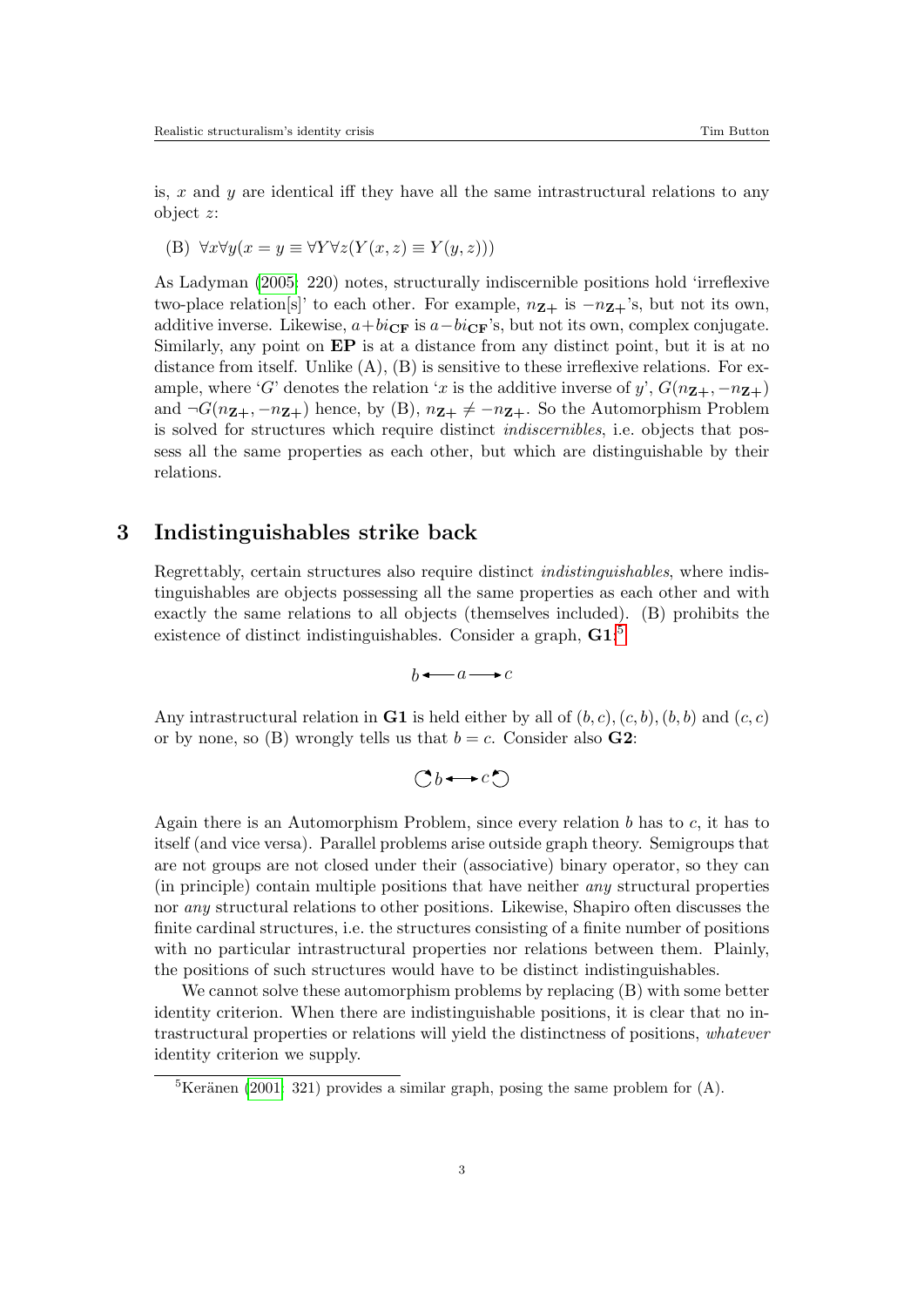## 4 No primitive identity facts

Realistic structuralists might respond by contesting the need to supply an identity criterion at all. This is Shapiro's strategy [\(MSb,](#page-5-5) [MSa\)](#page-5-6). He will argue that it is just as dubious to prohibit indistinguishables (as (B) does) as it was to prohibit indiscernibles (as (A) does). I contest the comparison. It is philosophically commonplace to accept indiscernibles; by contrast, accepting indistinguishables has several undesirable consequences.

First: accepting indistinguishables requires that identity facts are primitive, for there are no properties or relations upon which the distinctness of individuals could supervene. In addition to the obvious undesirability of postulating a new type of fact, this generates serious epistemological problems. Suppose that  $m$  and  $n$  have at all times all the same properties (including being at the same location, if they are located at all) and all the same relations to everything. I say that  $m = n$ , as does (B). Shapiro must say that I am not entitled to make this claim until I know whether  $m$  and  $n$  are primitively identical. But it is unclear how we could have access to primitive identity facts, and it is imperative that Shapiro address this problem, for if we cannot know whether  $m$  and  $n$  are one object or two, we also cannot know whether  $m$  is one object, or three, or four....

Second: accepting indistinguishables commits one to an unusual notion of objecthood. The Automorphism Problem arises in G1 because  $b_{G1}$  and  $c_{G1}$  bear no relations to each other even though they are objects in the same configuration. This is arguably inconceivable. Such objects could not be spatial, for distinct spatial objects are invariably at a distance from each other but not from themselves (i.e. an irreflexive relation obtains between them).<sup>[6](#page-3-0)</sup> Analogies with conventional number systems likewise fail, since some irreflexive relation always obtains between distinct numbers. So if  $b_{\text{G1}}$  and  $c_{\text{G1}}$  are objects, they are unlike any objects with which I am familiar. Worse still are the 'objects' of some proper semigroups: what is an object with no properties and no relations? Whilst not logically incoherent, there is something metaphysically suspicious about such indistinguishables. At the very least, indistinguishables can be countenanced only if we have weaker criteria for objecthood than is usual. Shapiro must supply and defend such criteria.

These two problems show that countenancing indistinguishables requires some major metaphysical upheaval. Clearly it would be preferable, if possible, to solve the Automorphism Problem without appealing to indistinguishables.

### 5 A hybrid solution

The best response to the Automorphism Problem is to adopt a proposal which Keränen (2001: 328, n.27) and Parsons [\(2004:](#page-5-2) 69) both considered and rejected. The result is a hybrid version of structuralism which does not require indistinguishables.

The central idea is to distinguish between basic and constructed structures. A basic structure, B, is treated realistically: B's positions are mathematical objects.

<span id="page-3-0"></span><sup>6</sup>Cf. Black [1952;](#page-5-4) Ladyman [2005:](#page-5-1) 220.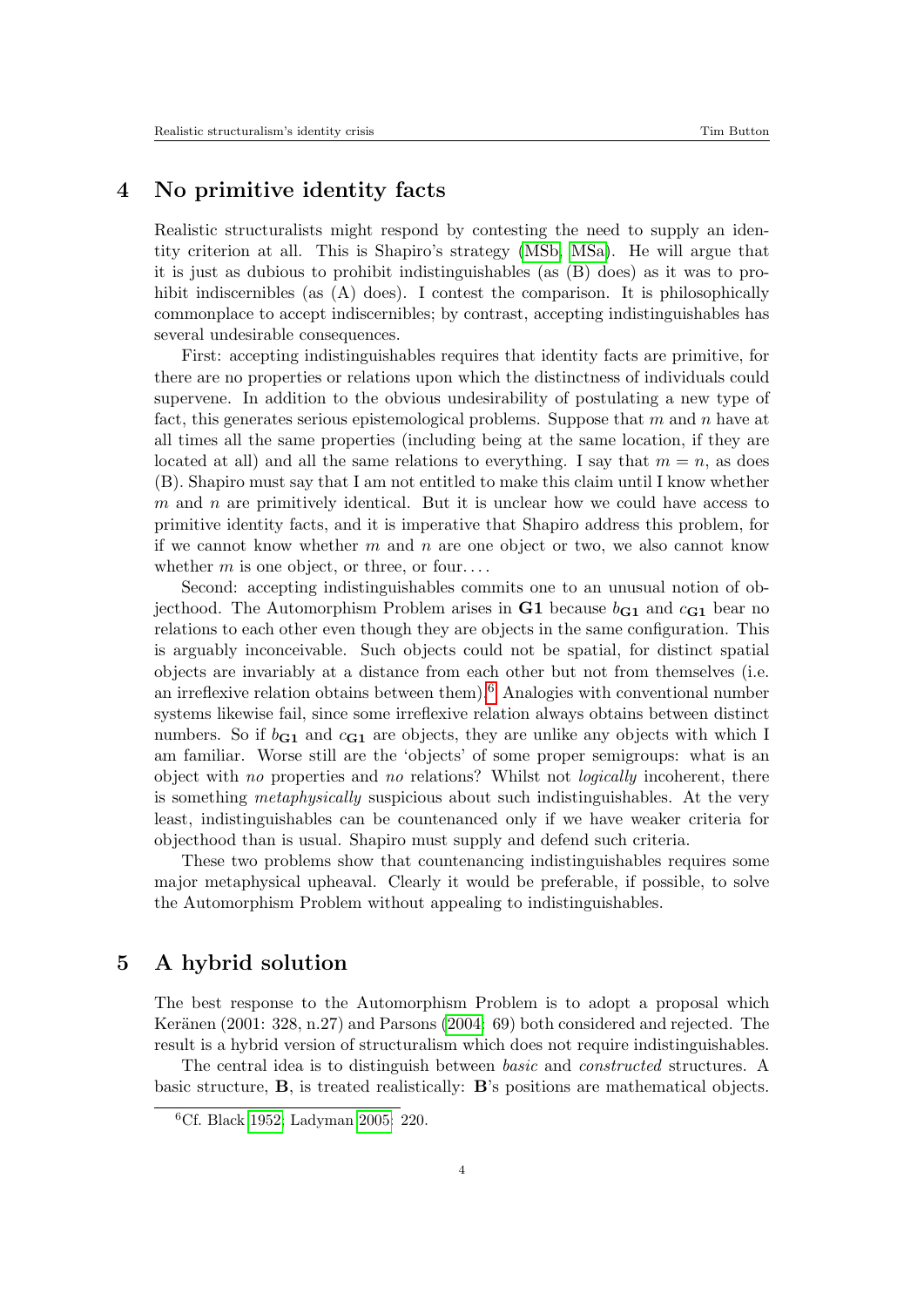A constructed structure, C, is treated eliminativistically as follows: talk about C is read paraphrastically as universal generalizations over the systems of positions in  $\bf{B}$  which exemplify the structure  $\bf{C}$ . (This is what it means to 'construct  $\bf{C}$ from B'.) Plainly, the 'positions' of constructed structures are not objects at all; a fortiori, there are no problems concerning intrastructural identities on constructed structures. We could avoid the Automorphism Problem by treating all problematic structures as constructed.

Parsons fears that this 'would concede a lot to Keränen'  $(2004: 69)$  $(2004: 69)$ . If  $(A)$  were our identity criterion, it would indeed concede too much. It would be a crushing blow to realistic structuralism if it could not treat  $Z+$ ,  $CF$  and  $EP$  realistically. But once we have embraced (B), we can reify these structures without difficulty. Indeed, the majority of mathematical practice can be handled realistically: number theory, real and functional analysis, set theory and geometry all require only basic structures. Only those structures which would require indistinguishable positions need be treated as constructed.<sup>[7](#page-4-0)</sup> This is not too large a concession to Keränen. Where realism breaks down, it is often arguable that mathematical practice is adequately respected. For example, mathematicians do not talk of the graph G1 in the same way that they talk of the additive integers. I hazard that the same is true of most other structures which would require distinct indistinguishables if treated realistically.<sup>[8](#page-4-1)</sup>

The principle advantage of this hybrid theory is that it is immune to the main arguments raised against eliminativist structuralism. The chief problem for non-modal eliminativist structuralism is that its ontological base (namely, all actual concrete objects) is too narrow to accommodate transfinite structures. Modal structuralists attempt to avoid this problem by invoking possible objects, but the notion of 'possibility' involved is extremely obscure.[9](#page-4-2) These problems do not arise for the hybrid theory I propose. The (real) positions of (real) basic structures guarantee a sufficiently wide ontological base for my constructed structures. This follows from the fact that, for any well-defined structure, S, that cannot be treated realistically, we can always define a basic structure from which S can be constructed. One easy way to do this is to define a structure, T, exactly like S except that all its positions are well-ordered by some linear-ordering relation. S can be constructed from T and, since an irreflexive relation obtains between any pair of positions in T, T can be treated as a basic structure. In this manner, I can always provide a basic structure from which to construct any structure that would otherwise have been problematic, so long as I am willing to postulate the basic structure. But there is no particular reason to worry about ontological parsimony; prior to discovery of the au-

<span id="page-4-1"></span><span id="page-4-0"></span><sup>7</sup>Though we are of course free to treat other structures as constructed, should we so wish.

<sup>&</sup>lt;sup>8</sup>The only exceptions I can imagine are the cardinal structures, but again the concession is not too large. I hold that to have a finite cardinality is to have a one-one relationship with a realistic finite ordinal structure, and to have a transfinite cardinality is to have a one-one relationship with real transfinite sets. I believe that this is how we come to understand cardinality in any case, but it would take me too far afield to discuss the epistemic priority of ordinals versus cardinals.

<span id="page-4-2"></span><sup>9</sup>For an excellent account of these problems, see Shapiro [1997:](#page-5-7) 85–9.